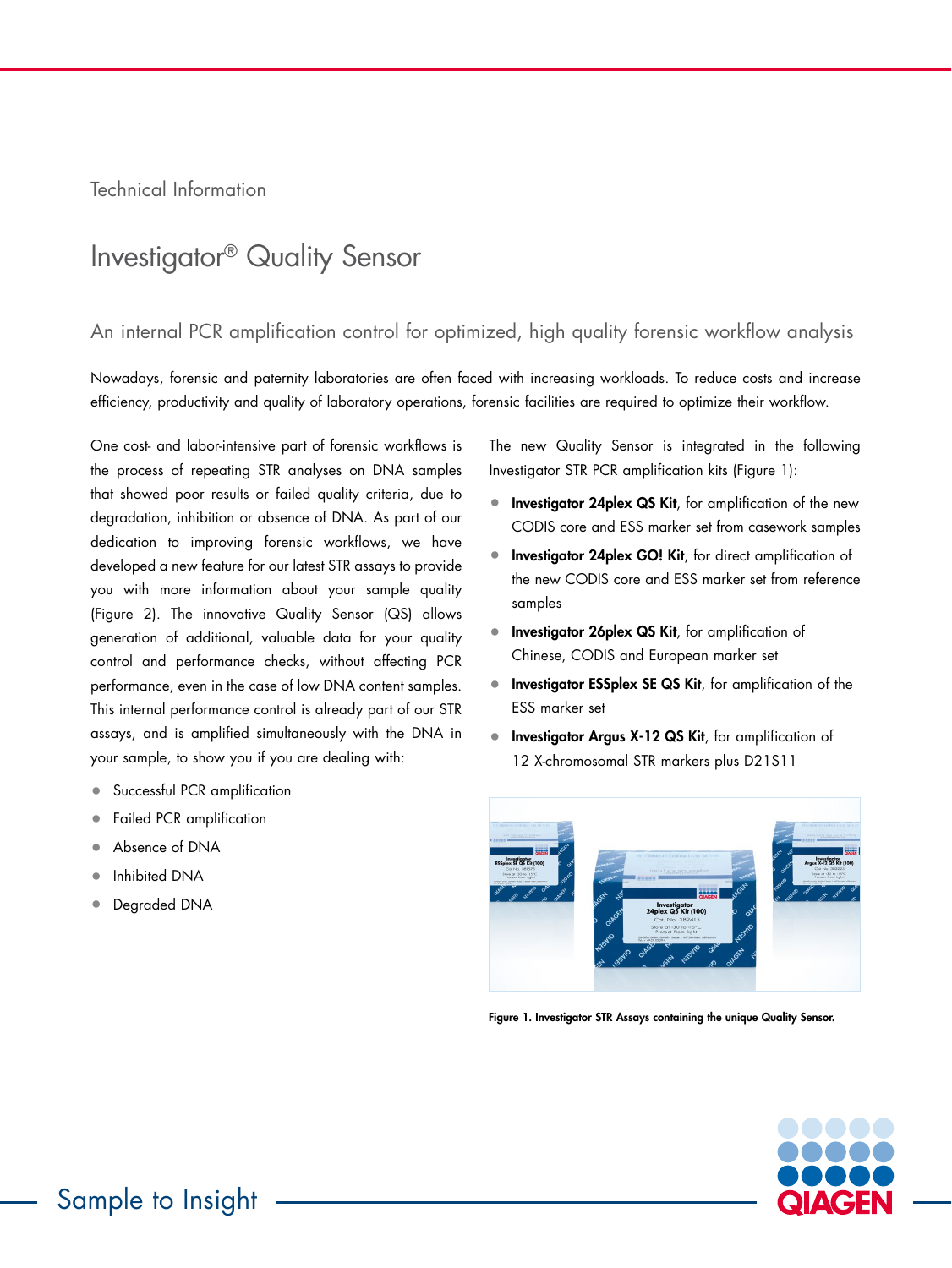#### Innovative Quality Sensor for additional information and better results

What do you do when your PCR amplification run does not produce optimal profiles? In the absence of QS, repeating a failed PCR run is the usual course of action. With QS, you will always know when repeating the run will not yield better results, and how to adjust your PCR setup to get the most out of your precious samples. This performance control allows you to focus your resources on the most promising of your DNA samples. QS enables you to examine whether the absence of DNA (Figure 2B) or handling errors (2C) were the cause of your failed PCR run. Additionally, it informs you whether sample dilution could yield better results by eliminating PCR inhibition (Figure 2D). Furthermore, when using QS, you will be able to determine the presence of degraded DNA in your sample, which would not improve with sample dilution (Figure 2E).



Figure 2. A Confirmed successful PCR amplification. Small amplicon Quality Sensor peak (QS1) and large amplicon Quality Sensor peak (QS2) appear at similar heights. Sample allele peaks have balanced height across the profile. B Confirmed successful PCR amplification but absence of DNA. QS1 and QS2 appear at similar heights. No sample allele peaks appear. C Failed PCR amplification. Lack of QS1 and QS2. No sample allele peaks appear. D Inhibited DNA. QS1 with normal peak height and QS2 with decreased peak height can be seen if inhibitors are affecting PCR. Sample allele peaks for the markers show decreasing height towards the larger markers. E Degraded DNA. QS1 and QS2 appear at similar heights. Sample shows allele peaks for the STR loci with decreasing height towards the larger STR loci. The analysis was performed on a GeneAmp® PCR System 9700 Thermal Cycler and Applied Biosystems® 3500 Genetic Analyzer using the Investigator 24plex QS Kit.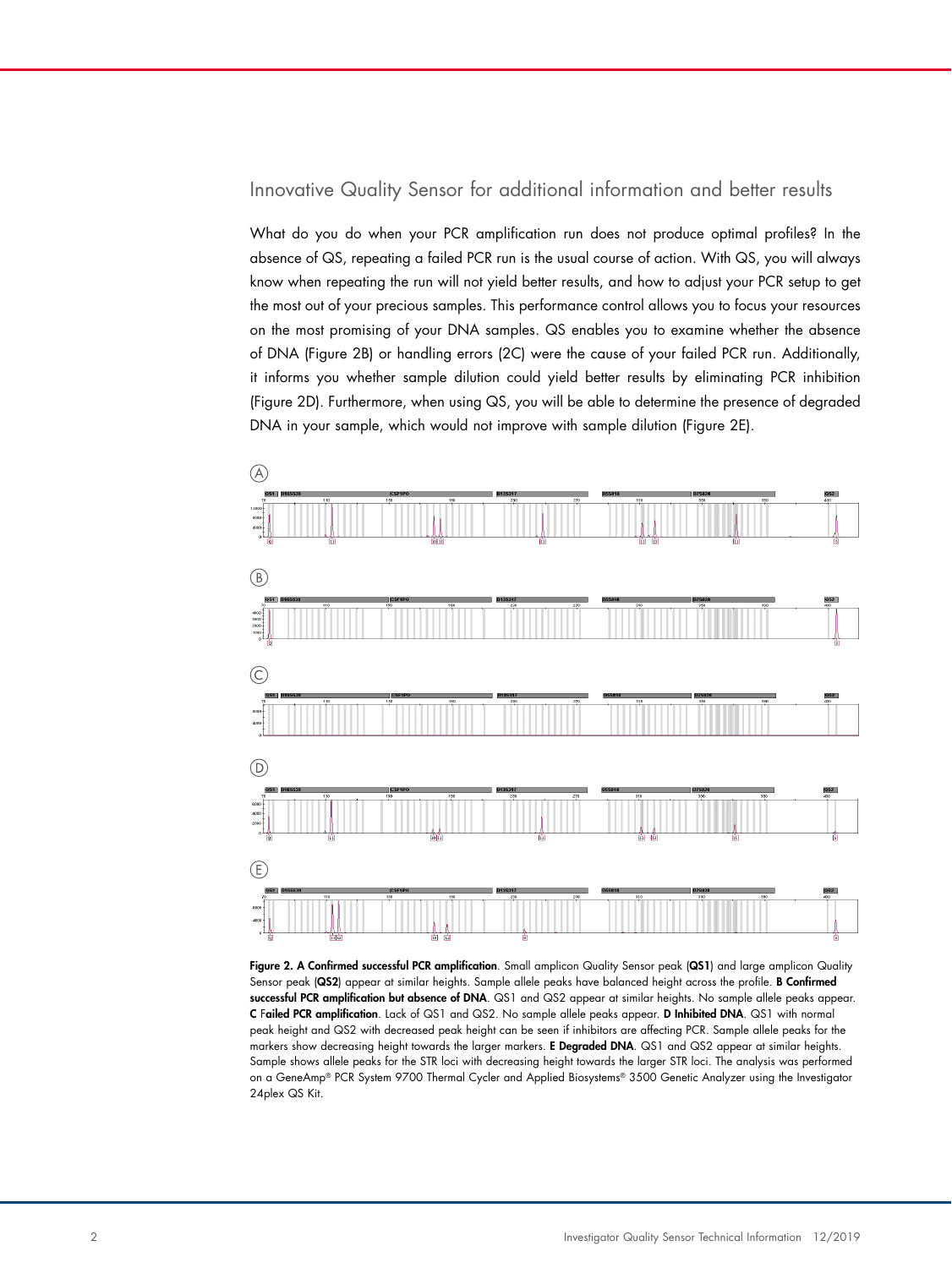#### Profile appearances and their meanings

The peak heights of QS1 and QS2 may vary slightly between experiments. A slight peak height scattering is normal, and is not dependent on inhibitor influence. During the validation, evaluation of the usual variation spectrum in relation to certain samples types should be performed, and a regular peak height range for both QS1 and QS2 should be defined. A drop in the QS2 signal below 20% of the QS1 signal, indicates inhibition of the PCR run.

| <b>Allele Peaks</b> | QS1     | QS2      | Interpretation     |
|---------------------|---------|----------|--------------------|
| Present             | Present | Present  | Successful profile |
| Absent              | Present | Present  | No DNA             |
| Absent              | Absent  | Absent   | <b>Failed PCR</b>  |
| Ski-slope profile   | Present | Dropdown | Inhibitors present |
| Ski-slope profile   | Present | Present  | Degraded DNA       |

## Quality Sensor explained

The new Quality Sensor consists of a plasmid template and appropriate primers, designed to amplify two PCR products of 74 bp (QS1) and 435 bp (QS2, Figure 3). The Investigator Argus X-12 QS Kit contains only the small amplicon, QS1. To address the risk of sequence similarity and the possibility of non-specific binding, synthetic DNA templates were designed using a random algorithm, followed by a subsequent BLAST search that excludes non-specific binding in the context of a multiplex PCR amplification reaction.

Figure 3. Investigator Quality Sensor pipetting scheme. The Quality Sensor primers and the artificial DNA are already in the kit's Primer Mix, so no additional preparation steps are required. Just combine the Primer Mix with the Reaction Mix, add the DNA sample and perform the PCR. Looking at the amplification results tells you everything you need to know about sample quality.



determine next step